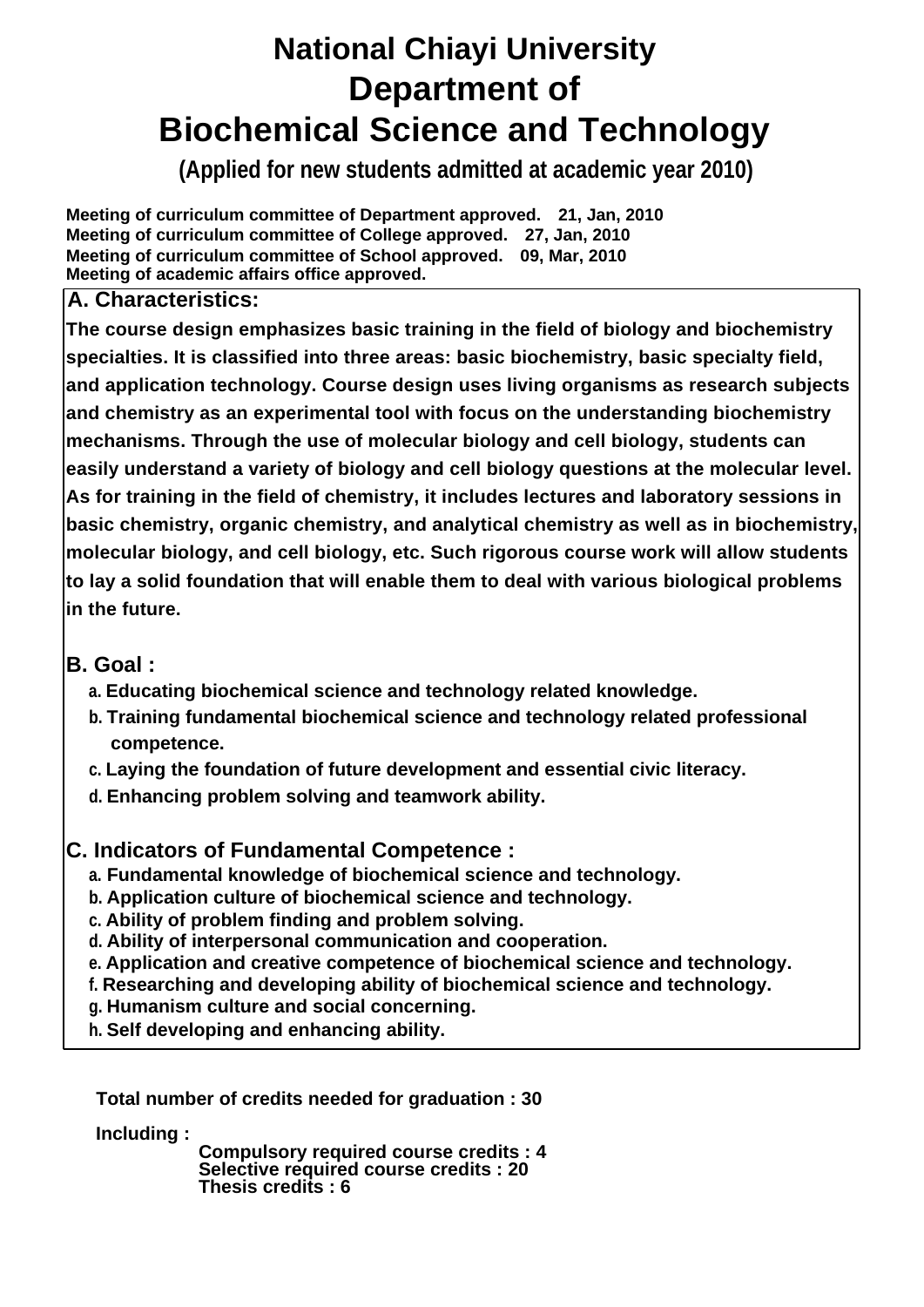| <b>First Year</b>                                  |                 |                  |                      |             |                |  |  |  |  |
|----------------------------------------------------|-----------------|------------------|----------------------|-------------|----------------|--|--|--|--|
| <b>Compulsory required</b>                         |                 |                  |                      |             |                |  |  |  |  |
| <b>Course</b>                                      | Semester        |                  | <b>Hours Credits</b> | <b>Note</b> | Indicator      |  |  |  |  |
| Seminar I                                          | A               | 2.0              | 1                    |             | 4              |  |  |  |  |
| <b>Seminar II</b>                                  | B               | 2.0              | 1                    |             | 4              |  |  |  |  |
| Total credits of compulsory required course        |                 | $\boldsymbol{2}$ |                      |             |                |  |  |  |  |
| <b>Selective required</b>                          |                 |                  |                      |             |                |  |  |  |  |
| <b>Course</b>                                      | <b>Semester</b> |                  | <b>Hours Credits</b> | <b>Note</b> | Indicator      |  |  |  |  |
| <b>Molecular Medical Research Method</b>           | A               | 2.0              | $\boldsymbol{2}$     |             | 5              |  |  |  |  |
| <b>Advanced Vascular Biology</b>                   | A               | 2.0              | $\boldsymbol{2}$     |             | 6              |  |  |  |  |
| <b>Nucleic Acid Biochemistry</b>                   | A               | 2.0              | $\overline{2}$       |             | 6              |  |  |  |  |
| <b>Neurochemistry</b>                              | A               | 2.0              | $\boldsymbol{2}$     |             | $\overline{2}$ |  |  |  |  |
| <b>Advanced Cell Biology</b>                       | A               | 2.0              | $\overline{2}$       |             | $\mathbf{1}$   |  |  |  |  |
| <b>Tissue Engineering</b>                          | A               | 2.0              | $\boldsymbol{2}$     |             | $\overline{2}$ |  |  |  |  |
| <b>Advanced Protein Science</b>                    | A               | 2.0              | $\overline{2}$       |             | 3              |  |  |  |  |
| <b>Plant Growth and Differentiation</b>            | A               | 2.0              | $\overline{2}$       |             | $\overline{2}$ |  |  |  |  |
| <b>Research Methods in Microbiology</b>            | A               | 2.0              | $\boldsymbol{2}$     |             | 3              |  |  |  |  |
| <b>Advanced Oncology</b>                           | A               | 2.0              | $\mathbf{2}$         |             | 5              |  |  |  |  |
| <b>Principles and Applications of PCR</b>          | B               | 2.0              | $\overline{2}$       |             | $\mathbf{1}$   |  |  |  |  |
| <b>Advanced Molecular Physiology</b>               | B               | 2.0              | $\boldsymbol{2}$     |             | 3              |  |  |  |  |
| <b>Advanced Bioinformatics</b>                     | B               | 2.0              | $\overline{2}$       |             | $\overline{7}$ |  |  |  |  |
| <b>Advanced Immunology</b>                         | B               | 2.0              | $\boldsymbol{2}$     |             | 5              |  |  |  |  |
| <b>Advanced Genotoxicity</b>                       | B               | 2.0              | $\boldsymbol{2}$     |             | $\mathbf{1}$   |  |  |  |  |
| <b>Cell Cycle and Cancer</b>                       | B               | 2.0              | $\boldsymbol{2}$     |             | $\overline{2}$ |  |  |  |  |
| <b>Application of Cell and Signal Transduction</b> | B               | 2.0              | $\boldsymbol{2}$     |             | 5              |  |  |  |  |
| Total credits of selective required course         | 34              |                  |                      |             |                |  |  |  |  |
| Total credits of academic year 36                  |                 |                  |                      |             |                |  |  |  |  |

**\* Name of courses may be changed with the technology trends.**